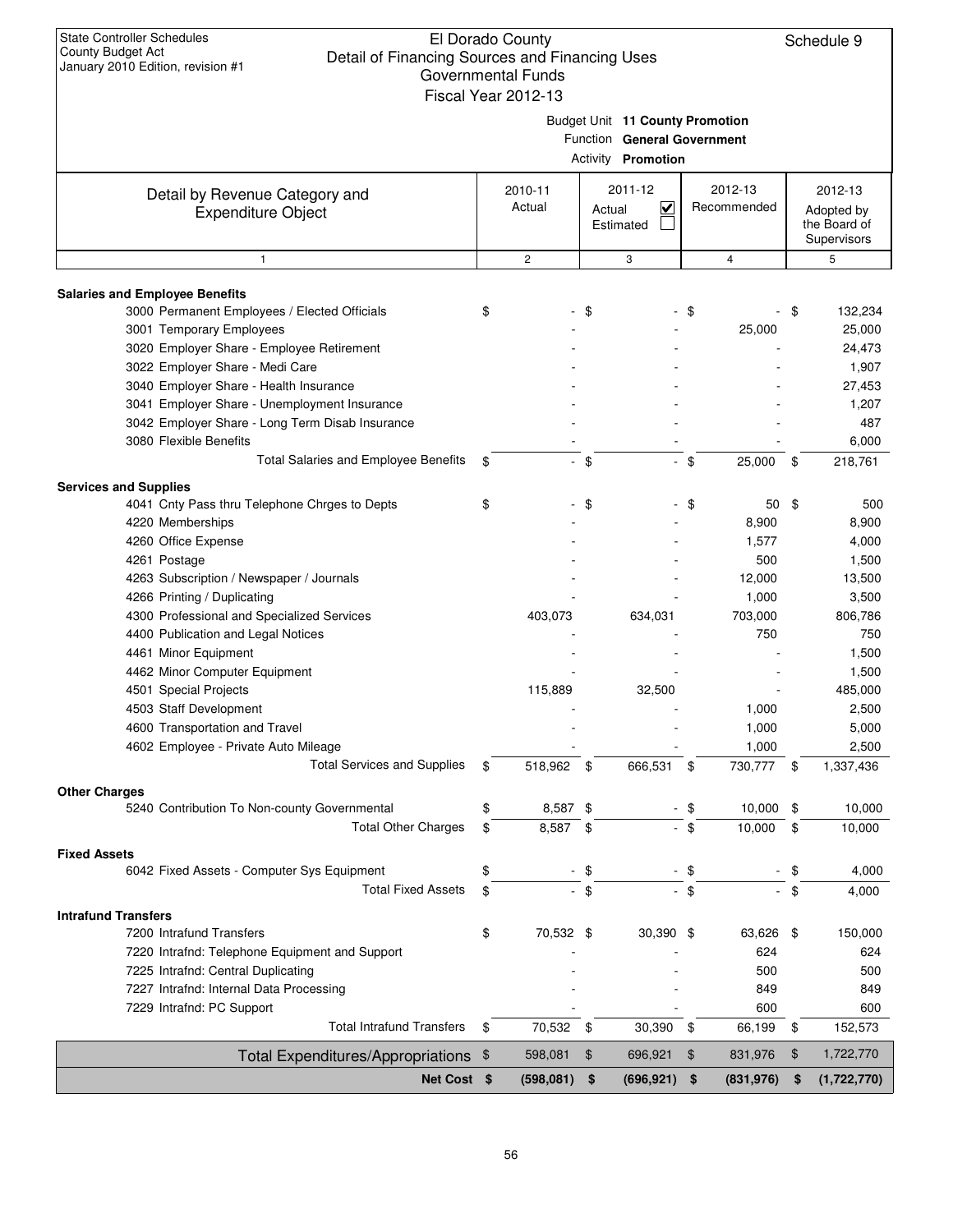|                                                                                                                                    |    | Fiscal Year 2012-13 |               |                                                                                         |               |                        |                     |  |  |                                                |  |                        |                                                      |
|------------------------------------------------------------------------------------------------------------------------------------|----|---------------------|---------------|-----------------------------------------------------------------------------------------|---------------|------------------------|---------------------|--|--|------------------------------------------------|--|------------------------|------------------------------------------------------|
|                                                                                                                                    |    |                     |               | Budget Unit 12 Surveyor<br>Function General Government<br><b>Activity Other General</b> |               |                        |                     |  |  |                                                |  |                        |                                                      |
| Detail by Revenue Category and<br><b>Expenditure Object</b>                                                                        |    | 2010-11<br>Actual   |               |                                                                                         |               |                        |                     |  |  | 2011-12<br>$\checkmark$<br>Actual<br>Estimated |  | 2012-13<br>Recommended | 2012-13<br>Adopted by<br>the Board of<br>Supervisors |
| $\mathbf{1}$                                                                                                                       |    | $\mathbf{2}$        |               | 3                                                                                       |               | 4                      | 5                   |  |  |                                                |  |                        |                                                      |
| <b>Charges for Services</b>                                                                                                        |    |                     |               |                                                                                         |               |                        |                     |  |  |                                                |  |                        |                                                      |
| 1408 Parcel Map Inspection Fee                                                                                                     | \$ | 40,682 \$           |               | 37,829 \$                                                                               |               | 40,000                 | \$<br>40,000        |  |  |                                                |  |                        |                                                      |
| 1740 Charges for Services                                                                                                          |    | 25,523              |               | 16,244                                                                                  |               | 16,000                 | 16,000              |  |  |                                                |  |                        |                                                      |
| 1800 Interfund Revenue                                                                                                             |    | 55,773              |               | 2,485                                                                                   |               | 72,500                 | 72,500              |  |  |                                                |  |                        |                                                      |
| <b>Total Charges for Services</b>                                                                                                  | \$ | 121,978             | \$            | 56,558                                                                                  | \$            | 128,500                | \$<br>128,500       |  |  |                                                |  |                        |                                                      |
| <b>Total Revenue</b>                                                                                                               | \$ | 121,978             | $\frac{1}{2}$ | 56,558                                                                                  | $\frac{1}{2}$ | 128,500                | \$<br>128,500       |  |  |                                                |  |                        |                                                      |
|                                                                                                                                    |    |                     |               |                                                                                         |               |                        |                     |  |  |                                                |  |                        |                                                      |
| <b>Salaries and Employee Benefits</b><br>3000 Permanent Employees / Elected Officials<br>3001 Temporary Employees<br>3002 Overtime | \$ | 988,664 \$          |               | 878,050 \$<br>3,581<br>3,819                                                            |               | 1,005,452 \$<br>20,000 | 1,005,452<br>20,000 |  |  |                                                |  |                        |                                                      |
| 3004 Other Compensation                                                                                                            |    | 62,653              |               | 15,718                                                                                  |               | 10,500                 | 10,500              |  |  |                                                |  |                        |                                                      |
| 3020 Employer Share - Employee Retirement                                                                                          |    | 188,018             |               | 158,183                                                                                 |               | 171,735                | 171,735             |  |  |                                                |  |                        |                                                      |
| 3022 Employer Share - Medi Care                                                                                                    |    | 12,311              |               | 11,566                                                                                  |               | 12,563                 | 12,563              |  |  |                                                |  |                        |                                                      |
| 3040 Employer Share - Health Insurance                                                                                             |    | 152,237             |               | 144,173                                                                                 |               | 155,806                | 155,806             |  |  |                                                |  |                        |                                                      |
| 3041 Employer Share - Unemployment Insurance                                                                                       |    | 6,368               |               | 6,261                                                                                   |               | 8,855                  | 8,855               |  |  |                                                |  |                        |                                                      |
| 3042 Employer Share - Long Term Disab Insurance                                                                                    |    | 3,539               |               | 2,476                                                                                   |               | 3,422                  | 3,422               |  |  |                                                |  |                        |                                                      |
| 3043 Employer Share - Deferred Compensation                                                                                        |    | 8,409               |               | 6,706                                                                                   |               | 5,953                  | 5,953               |  |  |                                                |  |                        |                                                      |
| 3046 Retiree Health - Defined Contributions                                                                                        |    | 15,022              |               | 12,747                                                                                  |               | 11,670                 | 11,670              |  |  |                                                |  |                        |                                                      |
| 3060 Employer Share - Workers' Compensation                                                                                        |    | 4,855               |               | 2,219                                                                                   |               | 1,262                  | 1,262               |  |  |                                                |  |                        |                                                      |
| 3080 Flexible Benefits                                                                                                             |    | 5,705               |               | 6,360                                                                                   |               | 12,000                 | 12,000              |  |  |                                                |  |                        |                                                      |
| Total Salaries and Employee Benefits                                                                                               | \$ | 1,447,781           | \$            | 1,251,859                                                                               | \$            | 1,419,218              | \$<br>1,419,218     |  |  |                                                |  |                        |                                                      |
| <b>Services and Supplies</b>                                                                                                       |    |                     |               |                                                                                         |               |                        |                     |  |  |                                                |  |                        |                                                      |
| 4040 Telephone Company Vendor Payments                                                                                             | \$ | 69 \$               |               | 60 \$                                                                                   |               | 100                    | \$<br>100           |  |  |                                                |  |                        |                                                      |
| 4041 Cnty Pass thru Telephone Chrges to Depts                                                                                      |    | 189                 |               | 132                                                                                     |               | 250                    | 250                 |  |  |                                                |  |                        |                                                      |
| 4100 Insurance - Premium                                                                                                           |    | 7,182               |               | 4,655                                                                                   |               | 17,442                 | 17,442              |  |  |                                                |  |                        |                                                      |
| 4140 Maintenance - Equipment<br>4141 Maintenance - Office Equipment                                                                |    | 3,351               |               | 344<br>311                                                                              |               | 3,100                  | 3,100               |  |  |                                                |  |                        |                                                      |
| 4144 Maintenance - Computer System Supplies                                                                                        |    | 43,932              |               | 43,372                                                                                  |               | 47,594                 | 47,594              |  |  |                                                |  |                        |                                                      |
| 4161 Maintenance Vehicles - Parts/Direct Chrg                                                                                      |    |                     |               |                                                                                         |               | 1,000                  | 1,000               |  |  |                                                |  |                        |                                                      |
| 4220 Memberships                                                                                                                   |    | 393                 |               | 609                                                                                     |               | 1,033                  | 1,033               |  |  |                                                |  |                        |                                                      |
| 4260 Office Expense                                                                                                                |    | 1,657               |               | 3,432                                                                                   |               | 4,500                  | 4,500               |  |  |                                                |  |                        |                                                      |
| 4261 Postage                                                                                                                       |    | 185                 |               | 280                                                                                     |               | 250                    | 250                 |  |  |                                                |  |                        |                                                      |
| 4262 Software                                                                                                                      |    | 1,990               |               | 400                                                                                     |               | 2,700                  | 2,700               |  |  |                                                |  |                        |                                                      |
| 4263 Subscription / Newspaper / Journals                                                                                           |    | 142                 |               | 219                                                                                     |               |                        |                     |  |  |                                                |  |                        |                                                      |
| 4264 Books / Manuals                                                                                                               |    |                     |               | 107                                                                                     |               | 477                    | 477                 |  |  |                                                |  |                        |                                                      |
| 4266 Printing / Duplicating                                                                                                        |    | 53                  |               |                                                                                         |               |                        |                     |  |  |                                                |  |                        |                                                      |
| 4300 Professional and Specialized Services                                                                                         |    |                     |               | 22,276                                                                                  |               | 5,000                  | 5,000               |  |  |                                                |  |                        |                                                      |
| 4324 Medical, Dental and Lab Services                                                                                              |    |                     |               | 100                                                                                     |               |                        |                     |  |  |                                                |  |                        |                                                      |
| 4400 Publication and Legal Notices                                                                                                 |    |                     |               | 28                                                                                      |               |                        |                     |  |  |                                                |  |                        |                                                      |
| 4420 Rents and Leases - Equipment<br>4460 Small Tools and Instruments                                                              |    | 4,565               |               | 4,733                                                                                   |               | 4,800                  | 4,800               |  |  |                                                |  |                        |                                                      |
| 4461 Minor Equipment                                                                                                               |    | 10<br>1,665         |               |                                                                                         |               | 1,953                  | 1,953               |  |  |                                                |  |                        |                                                      |
| 4462 Minor Computer Equipment                                                                                                      |    | 5,020               |               | 3,223                                                                                   |               | 6,315                  | 6,315               |  |  |                                                |  |                        |                                                      |
| 4503 Staff Development                                                                                                             |    |                     |               | 1,079                                                                                   |               | 3,600                  | 3,600               |  |  |                                                |  |                        |                                                      |
|                                                                                                                                    |    |                     |               |                                                                                         |               |                        |                     |  |  |                                                |  |                        |                                                      |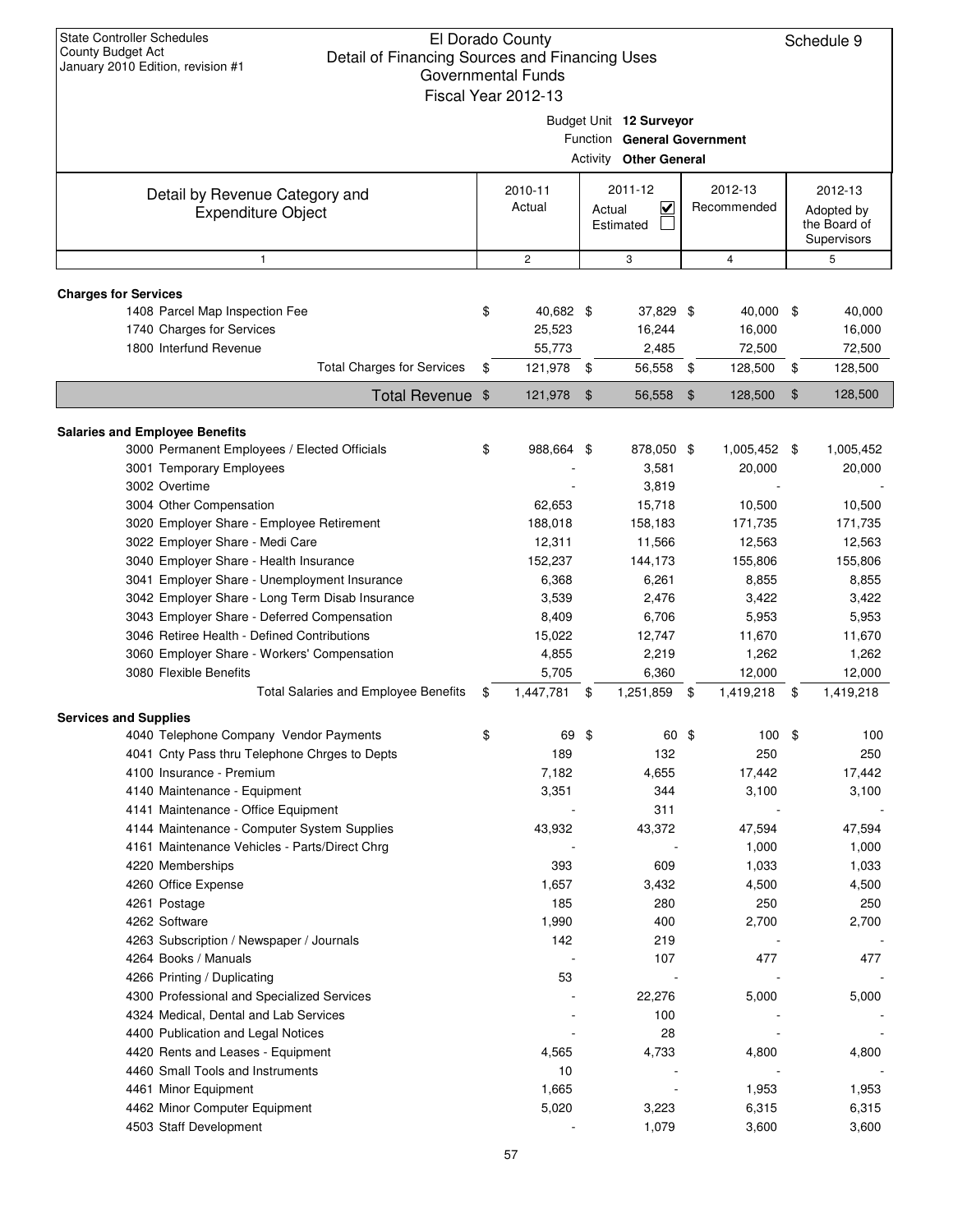|                                                             | Fiscal Year 2012-13 |                |                                                                                         |     |                        |     |                                                      |
|-------------------------------------------------------------|---------------------|----------------|-----------------------------------------------------------------------------------------|-----|------------------------|-----|------------------------------------------------------|
|                                                             |                     |                | Budget Unit 12 Surveyor<br>Function General Government<br><b>Activity Other General</b> |     |                        |     |                                                      |
| Detail by Revenue Category and<br><b>Expenditure Object</b> | 2010-11<br>Actual   |                | 2011-12<br>V<br>Actual<br>Estimated                                                     |     | 2012-13<br>Recommended |     | 2012-13<br>Adopted by<br>the Board of<br>Supervisors |
| $\mathbf{1}$                                                | $\overline{c}$      |                | 3                                                                                       |     | $\overline{4}$         |     | 5                                                    |
| 4529 Software License                                       | $\overline{a}$      |                | 5,086                                                                                   |     | 4,514                  |     | 4,514                                                |
| 4540 Staff Development                                      |                     |                | 565                                                                                     |     |                        |     |                                                      |
| 4600 Transportation and Travel                              | 716                 |                | 3,131                                                                                   |     | 4,625                  |     | 4,625                                                |
| 4602 Employee - Private Auto Mileage                        | 266                 |                | 482                                                                                     |     | 696                    |     | 696                                                  |
| 4605 Vehicle - Rent or Lease                                |                     |                |                                                                                         |     | 500                    |     | 500                                                  |
| 4606 Fuel Purchases                                         | 94                  |                | 115                                                                                     |     | 500                    |     | 500                                                  |
| 4608 Hotel Accommodations                                   |                     |                | 885                                                                                     |     | 5,600                  |     | 5,600                                                |
| <b>Total Services and Supplies</b>                          | \$<br>71,480        | -\$            | 95,623                                                                                  | -\$ | 116,549                | \$  | 116,549                                              |
| <b>Other Charges</b>                                        |                     |                |                                                                                         |     |                        |     |                                                      |
| 5300 Interfund Expenditures                                 | \$<br>57            | \$             | 149                                                                                     | \$  | 300                    | \$  | 300                                                  |
| <b>Total Other Charges</b>                                  | \$<br>57            | \$             | 149                                                                                     | \$  | 300                    | \$  | 300                                                  |
| <b>Fixed Assets</b>                                         |                     |                |                                                                                         |     |                        |     |                                                      |
| 6041 Fixed Assets - Data Proc Sys Devel Equip               | \$                  | - \$           | 8,697 \$                                                                                |     |                        | -\$ |                                                      |
| 6042 Fixed Assets - Computer Sys Equipment                  | 1,810               |                |                                                                                         |     | 13,038                 |     | 13,038                                               |
| <b>Total Fixed Assets</b>                                   | \$<br>$1,810$ \$    |                | 8,697 \$                                                                                |     | 13,038 \$              |     | 13,038                                               |
| <b>Intrafund Transfers</b>                                  |                     |                |                                                                                         |     |                        |     |                                                      |
| 7220 Intrafnd: Telephone Equipment and Support              | \$<br>$5,285$ \$    |                | 4,670 \$                                                                                |     | $6,400$ \$             |     | 6,400                                                |
| 7223 Intrafnd: Mail Service                                 | 1,017               |                | 1,864                                                                                   |     | 2,088                  |     | 2,088                                                |
| 7224 Intrafnd: Stores Support                               | 498                 |                | 151                                                                                     |     | 154                    |     | 154                                                  |
| 7227 Intrafnd: Internal Data Processing                     | 31,963              |                | 15,429                                                                                  |     | 15,429                 |     | 15,429                                               |
| 7229 Intrafnd: PC Support                                   | 120                 |                | 90                                                                                      |     | 1,000                  |     | 1,000                                                |
| 7231 Intrafnd: IS Programming Support                       | 32,700              |                | 34,425                                                                                  |     | 55,000                 |     | 55,000                                               |
| 7234 Intrafnd: Network Support                              | 27,655              |                | 28,172                                                                                  |     | 28,172                 |     | 28,172                                               |
| <b>Total Intrafund Transfers</b>                            | \$<br>99,238 \$     |                | 84,800 \$                                                                               |     | 108,243 \$             |     | 108,243                                              |
| <b>Intrafund Abatement</b>                                  |                     |                |                                                                                         |     |                        |     |                                                      |
| 7350 Intrfnd Abatemnt: Only General Fund                    | \$<br>(1,244)       | \$             | (690)                                                                                   | \$  | (1,000)                | \$  | (1,000)                                              |
| <b>Total Intrafund Abatement</b>                            | \$<br>(1, 244)      | \$             | (690)                                                                                   | \$  | (1,000)                | \$  | (1,000)                                              |
| Total Expenditures/Appropriations \$                        | 1,619,123           | $\mathfrak{F}$ | 1,440,439                                                                               | \$  | 1,656,348              | \$  | 1,656,348                                            |
| Net Cost \$                                                 | (1, 497, 145)       | \$             | (1,383,881)                                                                             | \$  | (1,527,848)            | \$  | (1,527,848)                                          |
|                                                             |                     |                |                                                                                         |     |                        |     |                                                      |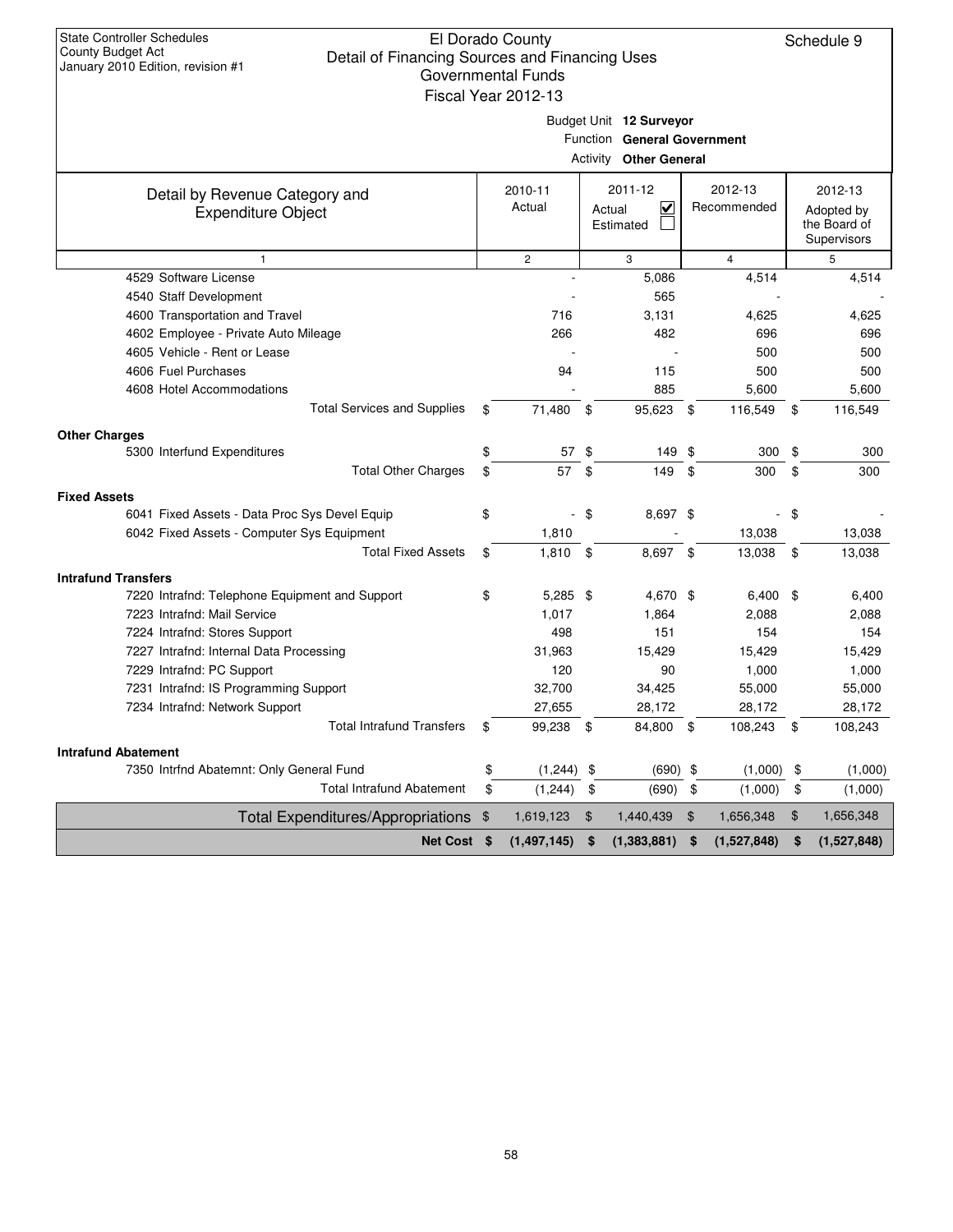| <b>State Controller Schedules</b><br>El Dorado County<br>County Budget Act<br>Detail of Financing Sources and Financing Uses<br>January 2010 Edition, revision #1<br>Governmental Funds<br>Fiscal Year 2012-13 |                   | Schedule 9 |                                                                                  |                  |                                                      |  |  |  |  |  |  |  |
|----------------------------------------------------------------------------------------------------------------------------------------------------------------------------------------------------------------|-------------------|------------|----------------------------------------------------------------------------------|------------------|------------------------------------------------------|--|--|--|--|--|--|--|
| Budget Unit 13 Tobacco Settlement<br>Function General Government<br><b>Activity Other General</b>                                                                                                              |                   |            |                                                                                  |                  |                                                      |  |  |  |  |  |  |  |
| Detail by Revenue Category and<br><b>Expenditure Object</b>                                                                                                                                                    | 2010-11<br>Actual |            | 2011-12<br>2012-13<br>$\blacktriangledown$<br>Recommended<br>Actual<br>Estimated |                  | 2012-13<br>Adopted by<br>the Board of<br>Supervisors |  |  |  |  |  |  |  |
|                                                                                                                                                                                                                | $\overline{c}$    |            | 3                                                                                | 4                | 5                                                    |  |  |  |  |  |  |  |
| Revenue from Use of Money and Property<br>0400 Interest                                                                                                                                                        | \$                | 40 \$      |                                                                                  | $37 \text{ }$ \$ | - \$                                                 |  |  |  |  |  |  |  |
| Total Revenue from Use of Money and Property                                                                                                                                                                   | \$                | 40         | 37<br>- \$                                                                       | - \$             | $-$ \$                                               |  |  |  |  |  |  |  |
| Total Revenue \$                                                                                                                                                                                               |                   | 40         | 37<br>්                                                                          | \$               | $-$ \$                                               |  |  |  |  |  |  |  |
| Net Cost \$                                                                                                                                                                                                    |                   | 40         | 37<br>-S                                                                         | \$               | - \$                                                 |  |  |  |  |  |  |  |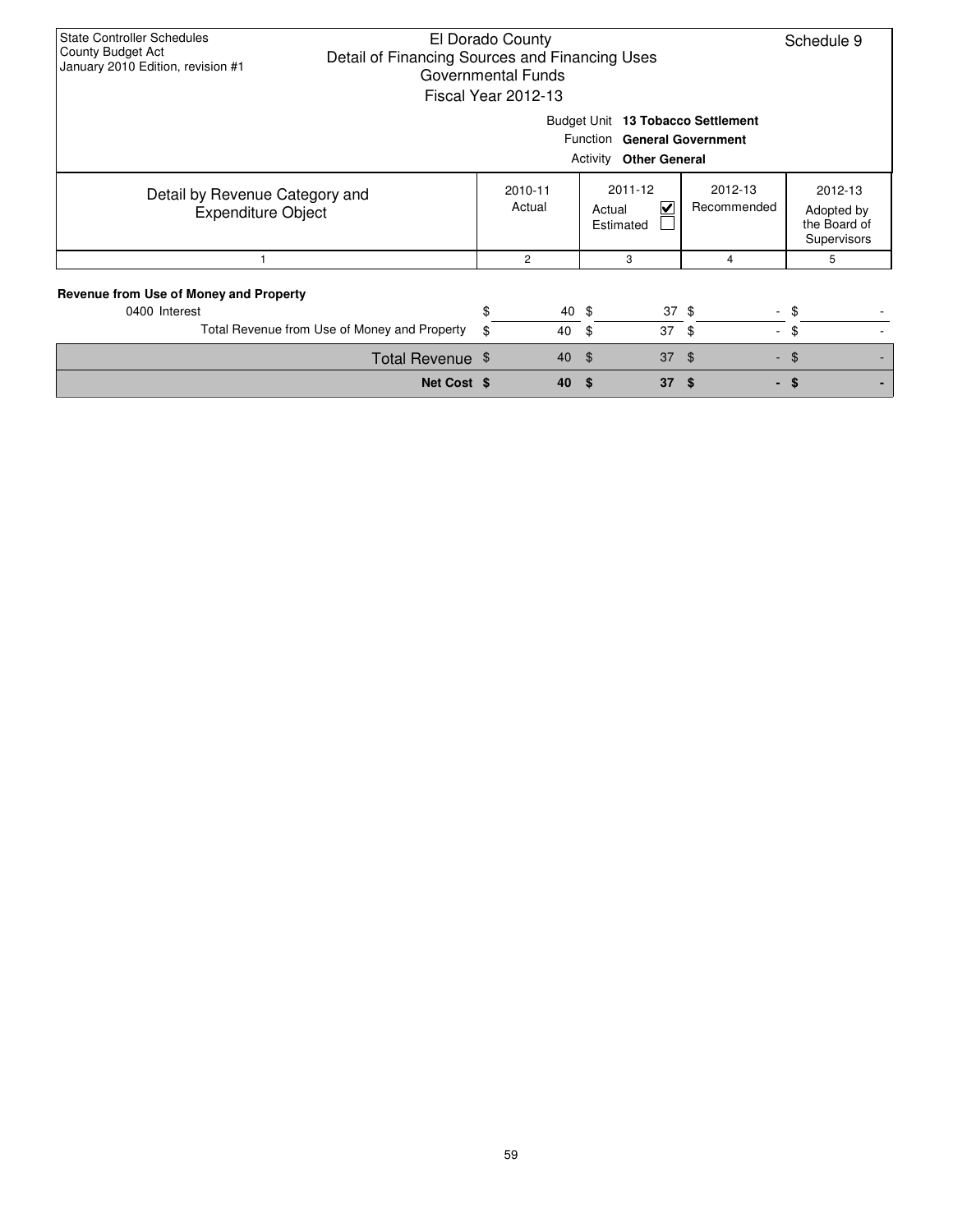|                                                                                                              |                   | Governmental Funds<br>Fiscal Year 2012-13 |                                                           |               |                        |        |                                                      |  |  |  |  |  |
|--------------------------------------------------------------------------------------------------------------|-------------------|-------------------------------------------|-----------------------------------------------------------|---------------|------------------------|--------|------------------------------------------------------|--|--|--|--|--|
| Budget Unit 13 Federal Forest Reserve<br><b>Function General Government</b><br><b>Activity Other General</b> |                   |                                           |                                                           |               |                        |        |                                                      |  |  |  |  |  |
| Detail by Revenue Category and<br><b>Expenditure Object</b>                                                  | 2010-11<br>Actual |                                           | 2011-12<br>$\overline{\mathbf{v}}$<br>Actual<br>Estimated |               | 2012-13<br>Recommended |        | 2012-13<br>Adopted by<br>the Board of<br>Supervisors |  |  |  |  |  |
| 1                                                                                                            |                   | $\overline{c}$                            |                                                           | 3             | 4                      |        | 5                                                    |  |  |  |  |  |
| Revenue from Use of Money and Property                                                                       |                   |                                           |                                                           |               |                        |        |                                                      |  |  |  |  |  |
| 0400 Interest                                                                                                | \$                | 410                                       | \$                                                        | $319$ \$      |                        | - \$   |                                                      |  |  |  |  |  |
| Total Revenue from Use of Money and Property                                                                 | \$                | 410                                       | \$                                                        | 319           | \$                     | \$     |                                                      |  |  |  |  |  |
| Intergovernmental Revenue - Federal                                                                          |                   |                                           |                                                           |               |                        |        |                                                      |  |  |  |  |  |
| 1070 Federal - Forest Reserve Revenue                                                                        | \$                | 213,381                                   | \$                                                        | 169,399 \$    |                        | - \$   | 158,853                                              |  |  |  |  |  |
| Total Intergovernmental Revenue - Federal                                                                    | \$                | 213,381                                   | \$                                                        | 169,399       | \$                     | - \$   | 158,853                                              |  |  |  |  |  |
| Total Revenue \$                                                                                             |                   | 213,791                                   | $\mathfrak{L}$                                            | 169,718       | \$                     | $-$ \$ | 158,853                                              |  |  |  |  |  |
| <b>Services and Supplies</b>                                                                                 |                   |                                           |                                                           |               |                        |        |                                                      |  |  |  |  |  |
| 4300 Professional and Specialized Services                                                                   | \$                | 7,234 \$                                  |                                                           | $\frac{1}{2}$ | \$                     | - \$   |                                                      |  |  |  |  |  |
| 4501 Special Projects                                                                                        |                   | 99,398                                    |                                                           |               |                        |        | 40,205                                               |  |  |  |  |  |
| <b>Total Services and Supplies</b>                                                                           | \$                | 106,632 \$                                |                                                           |               | - \$                   | \$     | 40,205                                               |  |  |  |  |  |
| <b>Other Financing Uses</b>                                                                                  |                   |                                           |                                                           |               |                        |        |                                                      |  |  |  |  |  |
| 7000 Operating Transfers Out                                                                                 | \$                | 132,337 \$                                |                                                           | 53,019 \$     |                        | - \$   | 267,352                                              |  |  |  |  |  |
| <b>Total Other Financing Uses</b>                                                                            | \$                | 132,337                                   | \$                                                        | 53,019        | \$                     | - \$   | 267,352                                              |  |  |  |  |  |
| <b>Total Expenditures/Appropriations</b>                                                                     | \$                | 238,969                                   | $\mathfrak{F}$                                            | 53,019        | \$                     | $-$ \$ | 307,557                                              |  |  |  |  |  |
| Net Cost \$                                                                                                  |                   | $(25, 178)$ \$                            |                                                           | 116,699       | \$                     | \$     | (148, 704)                                           |  |  |  |  |  |
|                                                                                                              |                   |                                           |                                                           |               |                        |        |                                                      |  |  |  |  |  |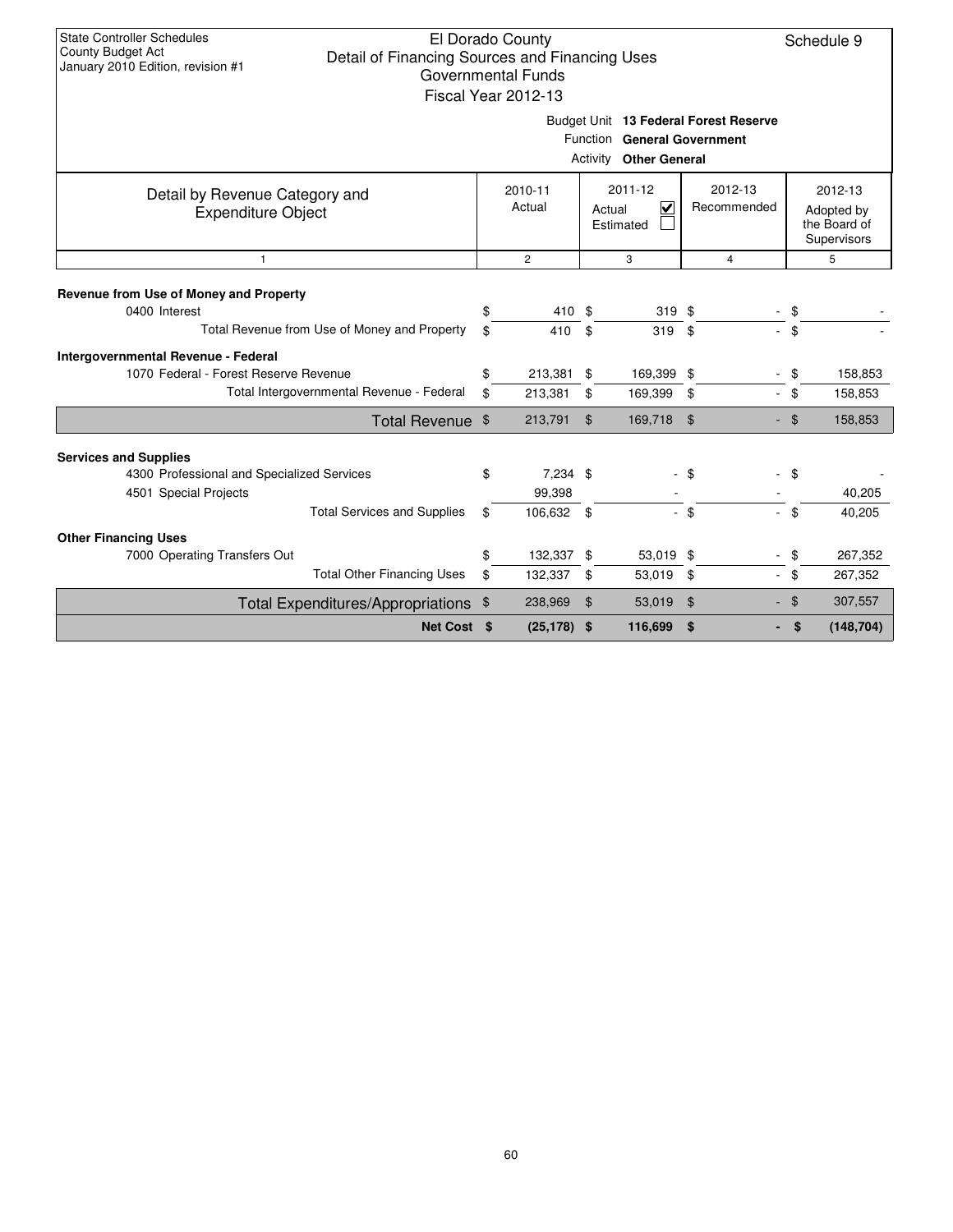| <b>State Controller Schedules</b><br>El Dorado County<br>County Budget Act<br>Detail of Financing Sources and Financing Uses<br>January 2010 Edition, revision #1<br>Governmental Funds<br>Fiscal Year 2012-13 |  |    |                   |                                |                             |    |                                                      |  |  |  |  |
|----------------------------------------------------------------------------------------------------------------------------------------------------------------------------------------------------------------|--|----|-------------------|--------------------------------|-----------------------------|----|------------------------------------------------------|--|--|--|--|
| Budget Unit 13 Community Enhancement<br><b>Function General Government</b><br>Activity<br><b>Other General</b>                                                                                                 |  |    |                   |                                |                             |    |                                                      |  |  |  |  |
| Detail by Revenue Category and<br><b>Expenditure Object</b>                                                                                                                                                    |  |    | 2010-11<br>Actual | 2011-12<br>Actual<br>Estimated | 2012-13<br>V<br>Recommended |    | 2012-13<br>Adopted by<br>the Board of<br>Supervisors |  |  |  |  |
| $\mathbf{1}$                                                                                                                                                                                                   |  |    | $\overline{2}$    | 3                              |                             | 4  | 5                                                    |  |  |  |  |
| Revenue from Use of Money and Property<br>0400 Interest                                                                                                                                                        |  | \$ | 525 \$            |                                | \$<br>$\sim$                |    |                                                      |  |  |  |  |
| Total Revenue from Use of Money and Property                                                                                                                                                                   |  | \$ | 525               | \$                             | - \$                        | ÷. | \$                                                   |  |  |  |  |
| Total Revenue \$                                                                                                                                                                                               |  |    | 525               | $\mathfrak{L}$                 | - \$                        |    | \$                                                   |  |  |  |  |
| <b>Other Financing Uses</b>                                                                                                                                                                                    |  |    |                   |                                |                             |    |                                                      |  |  |  |  |
| 7000 Operating Transfers Out                                                                                                                                                                                   |  | \$ | 198,123 \$        |                                | \$                          |    |                                                      |  |  |  |  |
| <b>Total Other Financing Uses</b>                                                                                                                                                                              |  | \$ | 198,123           | \$                             | - \$                        | ÷. | \$                                                   |  |  |  |  |
| Total Expenditures/Appropriations \$                                                                                                                                                                           |  |    | 198,123           | $\mathfrak{L}$                 | \$<br>÷.                    |    | \$                                                   |  |  |  |  |
| Net Cost \$                                                                                                                                                                                                    |  |    | $(197,598)$ \$    |                                | - \$                        |    | \$                                                   |  |  |  |  |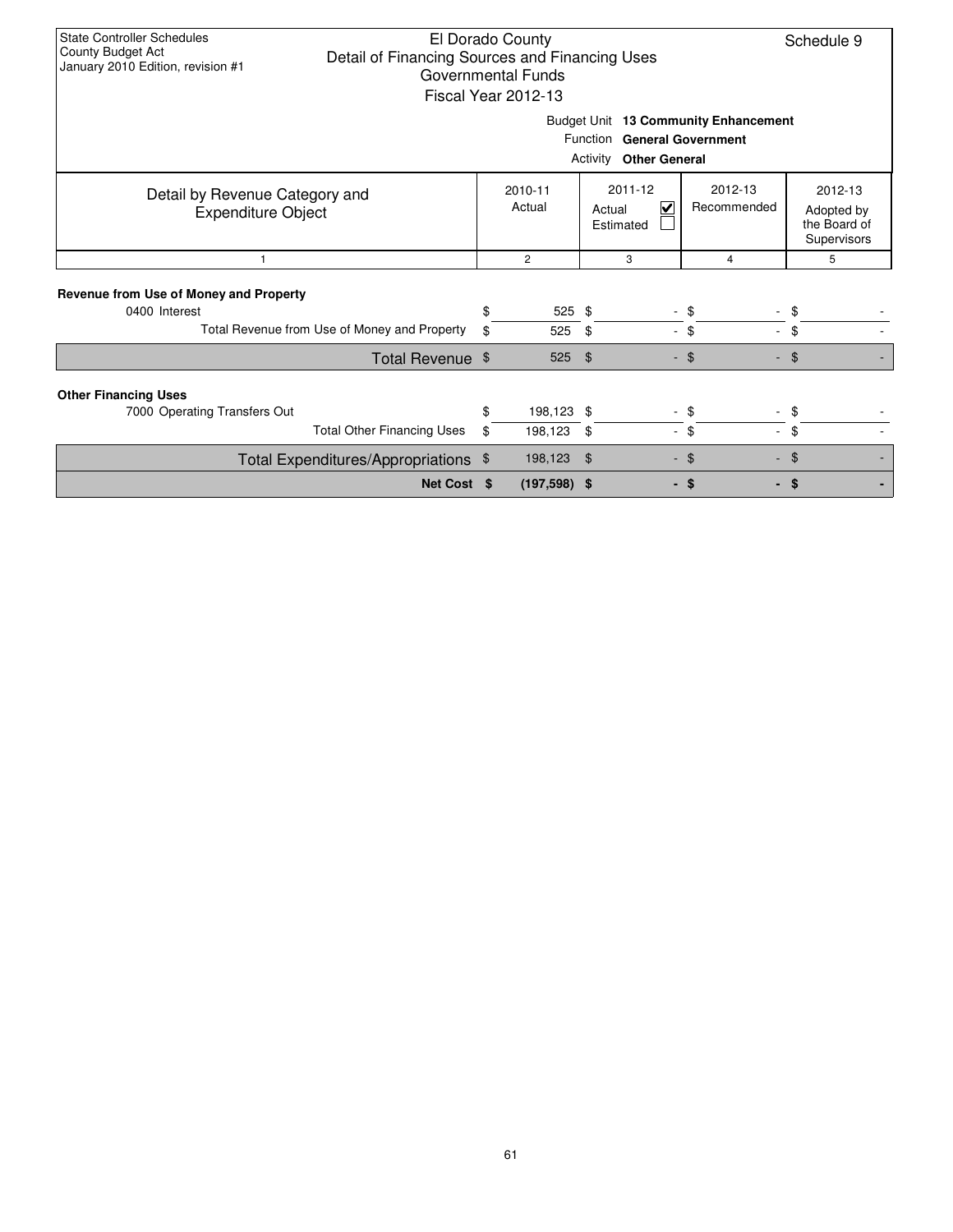|                                                                                  | <u>UUVUIIIIIIEIIIAI LUIIUS</u><br>Fiscal Year 2012-13 |                                                              |      |                                          |      |                                           |
|----------------------------------------------------------------------------------|-------------------------------------------------------|--------------------------------------------------------------|------|------------------------------------------|------|-------------------------------------------|
|                                                                                  |                                                       | Function General Government<br><b>Activity Other General</b> |      | Budget Unit 15 Gen Fund Other Operations |      |                                           |
|                                                                                  | 2010-11                                               | 2011-12                                                      |      | 2012-13                                  |      | 2012-13                                   |
| Detail by Revenue Category and<br><b>Expenditure Object</b>                      | Actual                                                | $\overline{\mathbf{v}}$<br>Actual<br>Estimated               |      | Recommended                              |      | Adopted by<br>the Board of<br>Supervisors |
| $\mathbf{1}$                                                                     | $\overline{c}$                                        | 3                                                            |      | 4                                        |      | 5                                         |
| <b>Taxes</b>                                                                     |                                                       |                                                              |      |                                          |      |                                           |
| 0100 Property Taxes - Current Secured                                            | \$<br>51,714,582 \$                                   | 51,354,039 \$                                                |      | 51,500,000                               | \$   | 51,500,000                                |
| 0110 Property Taxes - Current Unsecured                                          | 1,037,339                                             | 966,406                                                      |      | 950,000                                  |      | 950,000                                   |
| 0120 Property Taxes - Prior Secured                                              | (8, 171)                                              | (63, 236)                                                    |      | (20,000)                                 |      | (65,000)                                  |
| 0130 Property Taxes - Prior Unsecured                                            | 92,474                                                | 52,992                                                       |      | 50,000                                   |      | 50,000                                    |
| 0140 Supplemental Property Taxes - Current                                       | (8,789)                                               | (112, 344)                                                   |      | (60,000)                                 |      | (115,000)                                 |
| 0150 Supplemental Property Taxes - Prior                                         | 314,420                                               | 166,574                                                      |      | 200,000                                  |      | 175,000                                   |
| 0160 Sales and Use Tax                                                           | 6,518,983                                             | 6,759,821                                                    |      | 6,750,000                                |      | 6,800,000                                 |
| 0162 In-Lieu Local Sales and Use Tax                                             | 2,107,712                                             | 2,088,323                                                    |      | 2,150,000                                |      | 2,150,000                                 |
| 0171 Hotel and Motel Occupancy Tax                                               | 1,631,326                                             | 1,739,406                                                    |      | 1,631,326                                |      | 1,739,406                                 |
| 0172 Property Transfer Tax                                                       | 1,240,679                                             | 1,288,677                                                    |      | 1,250,000                                |      | 1,300,000                                 |
| 0174 Timber Yield Tax                                                            | 8,854                                                 | 35,416                                                       |      | 20,000                                   |      | 35,000                                    |
| 0178 Tax Loss Reserve                                                            | 3,609,648                                             | 2,646,863                                                    |      | 2,600,000                                |      | 2,600,000                                 |
| 0179 Property Tax In-Lieu of Vehicle License Fee                                 | 16,313,122                                            | 16,062,007                                                   |      | 16,062,008                               |      | 16,100,000                                |
| <b>Total Taxes</b>                                                               | \$<br>84,572,178                                      | \$<br>82,984,944                                             | \$   | 83,083,334                               | \$   | 83,219,406                                |
| <b>Licenses, Permits and Franchises</b>                                          |                                                       |                                                              |      |                                          |      |                                           |
| 0251 Franchise - Garbage                                                         | \$<br>260,000 \$                                      | 275,000 \$                                                   |      | 275,000                                  | \$   | 275,000                                   |
| 0252 Franchise - Cable                                                           | 407,709                                               | 559,198                                                      |      | 400,000                                  |      | 450,000                                   |
| Total Licenses, Permits and Franchises                                           | \$<br>667,709 \$                                      | 834,198                                                      | - \$ | 675,000                                  | \$   | 725,000                                   |
| Fines, Forfeitures and Penalties                                                 |                                                       |                                                              |      |                                          |      |                                           |
| 0360 Penalties and Costs on Delinquent Taxes                                     | \$<br>297,340 \$                                      | 380,217 \$                                                   |      | 400,000                                  | \$   | 400,000                                   |
| Total Fines, Forfeitures and Penalties                                           | \$<br>297,340                                         | \$<br>380,217 \$                                             |      | 400,000                                  | \$   | 400,000                                   |
| Revenue from Use of Money and Property                                           |                                                       |                                                              |      |                                          |      |                                           |
| 0400 Interest                                                                    | \$<br>49,512 \$                                       | 84,720 \$                                                    |      | 60,000                                   | \$   | 100,000                                   |
| Total Revenue from Use of Money and Property                                     | \$<br>49,512 \$                                       | 84,720 \$                                                    |      | 60,000                                   | \$   | 100,000                                   |
| Intergovernmental Revenue - State                                                |                                                       |                                                              |      |                                          |      |                                           |
| 0540 State - Motor Vehicle In-lieu Tax                                           | \$<br>315,012 \$                                      | 75,978 \$                                                    |      |                                          | \$   |                                           |
| 0543 State - Vehicle License Collection                                          | 66,131                                                | 66,131                                                       |      | 66,131                                   |      | 66,131                                    |
| 0544 State - Veh Lic Realignment - MentHith                                      | 798,214                                               | 145,790                                                      |      |                                          |      |                                           |
| 0545 State - Veh Lic Realignment - Health                                        | 4,670,525                                             | 5,164,068                                                    |      | 4,883,058                                |      | 5,267,349                                 |
| 0546 State - Veh Lic Realignment - Soc Serv                                      | 208,963                                               | 231,045                                                      |      | 224,713                                  |      | 235,666                                   |
| 0820 State - Homeowners' Property Tax Relief                                     | 603,316                                               | 603,319                                                      |      | 603,316                                  |      | 603,316                                   |
| 0880 State - Other                                                               | 238,902                                               |                                                              |      |                                          |      |                                           |
| 0881 State - Mandated Reimbursements<br>Total Intergovernmental Revenue - State  | 323,092                                               | 514,185                                                      |      | 200,000                                  |      | 200,000                                   |
|                                                                                  | \$<br>7,224,155 \$                                    | 6,800,516                                                    | -\$  | 5,977,218 \$                             |      | 6,372,462                                 |
| Intergovernmental Revenue - Federal                                              |                                                       |                                                              |      |                                          |      |                                           |
| 1080 Federal - Grazing Fee                                                       | \$<br>84 \$                                           | 76 \$                                                        |      | 76 \$                                    |      | 76                                        |
| 1090 Federal - In-Lieu Taxes<br>Total Intergovernmental Revenue - Federal        | \$<br>183,793<br>183,877 \$                           | 189,175<br>189,251                                           | \$   | 183,793<br>183,869                       | \$   | 190,000<br>190,076                        |
|                                                                                  |                                                       |                                                              |      |                                          |      |                                           |
| <b>Revenue Other Governmental Agencies</b><br>1200 Other - Governmental Agencies | \$<br>190,196 \$                                      | 317,312 \$                                                   |      |                                          | - \$ |                                           |
| 1207 Shingle Springs Rancheria                                                   | 2,600,000                                             | 2,700,000                                                    |      | 2,600,000                                |      | 2,600,000                                 |
| Total Revenue Other Governmental Agencies                                        | \$<br>2,790,196 \$                                    | 3,017,312 \$                                                 |      | 2,600,000                                | \$   | 2,600,000                                 |
|                                                                                  |                                                       |                                                              |      |                                          |      |                                           |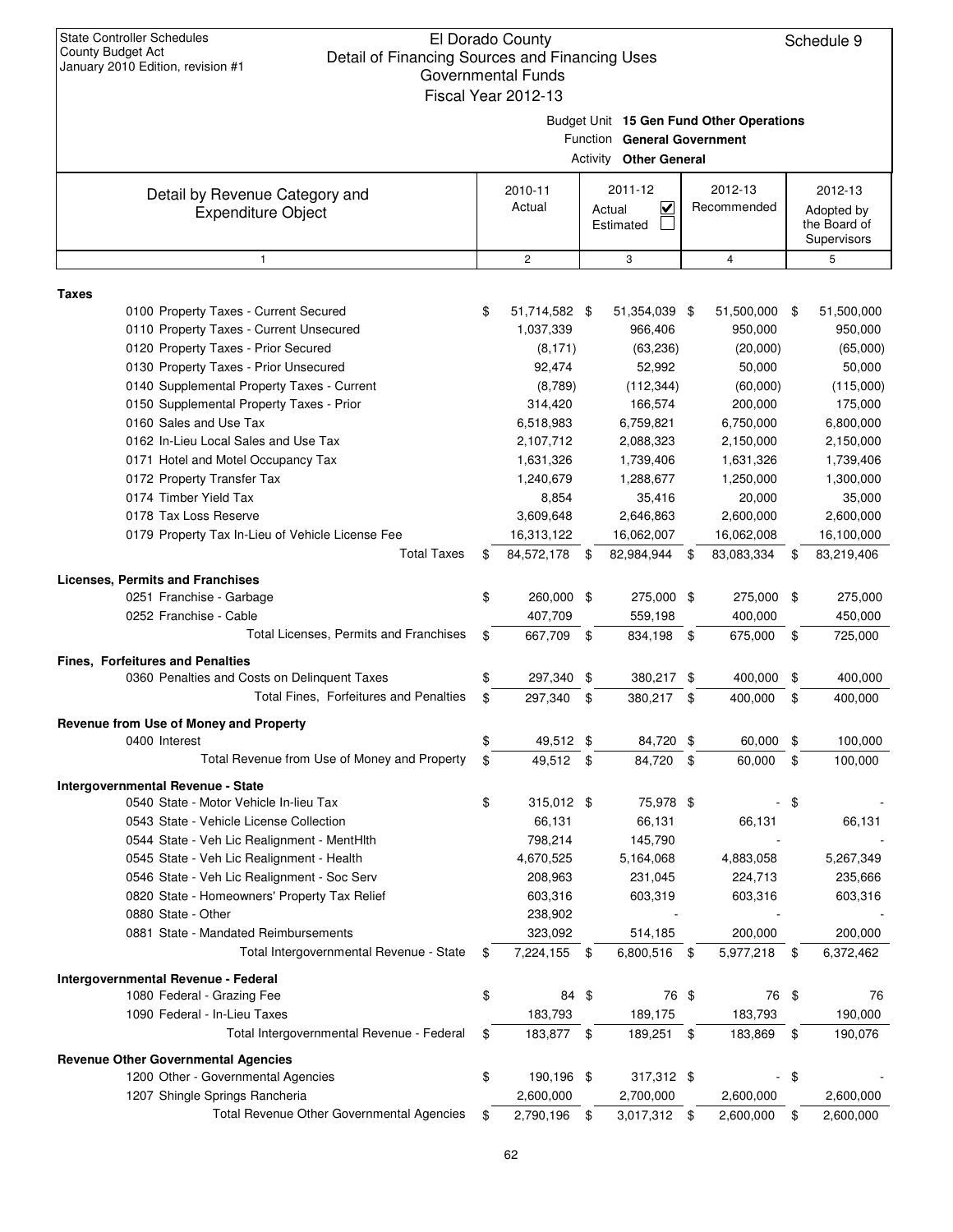|                                                                                                                                                                                                                      |                                                                                                          | Governmental Funds<br>Fiscal Year 2012-13 |                |                                                    |                |                                          |                |                                                       |
|----------------------------------------------------------------------------------------------------------------------------------------------------------------------------------------------------------------------|----------------------------------------------------------------------------------------------------------|-------------------------------------------|----------------|----------------------------------------------------|----------------|------------------------------------------|----------------|-------------------------------------------------------|
|                                                                                                                                                                                                                      | Budget Unit 15 Gen Fund Other Operations<br>Function General Government<br><b>Activity Other General</b> |                                           |                |                                                    |                |                                          |                |                                                       |
| Detail by Revenue Category and<br><b>Expenditure Object</b>                                                                                                                                                          |                                                                                                          | 2010-11<br>Actual                         |                | 2011-12<br>$\checkmark$<br>Actual<br>Estimated     |                | 2012-13<br>Recommended                   |                | 2012-13<br>Adopted by<br>the Board of<br>Supervisors  |
| $\mathbf{1}$                                                                                                                                                                                                         |                                                                                                          | $\overline{2}$                            |                | 3                                                  |                | $\overline{4}$                           |                | 5                                                     |
| <b>Charges for Services</b><br>1300 Assessment and Tax Collection Fees<br>1600 Recording Fees<br>1800 Interfund Revenue                                                                                              | \$                                                                                                       | 2,372,034 \$<br>185,405<br>2,264,616      |                | 2,181,296 \$<br>197,923<br>1,903,858               |                | 2,181,296<br>180,000<br>1,266,332        | \$             | 2,181,296<br>200,000<br>1,266,332                     |
| <b>Total Charges for Services</b>                                                                                                                                                                                    | \$                                                                                                       | 4,822,055                                 | \$             | 4,283,077                                          | \$             | 3,627,628                                | \$             | 3,647,628                                             |
| <b>Miscellaneous Revenues</b><br>1940 Miscellaneous Revenue<br>1952 Unclaimed Cash<br><b>Total Miscellaneous Revenues</b>                                                                                            | \$<br>\$                                                                                                 | 85,968 \$<br>27,139<br>113.106 \$         |                | 77,541 \$<br>32,717<br>110,258 \$                  |                |                                          | \$<br>$-$ \$   |                                                       |
| <b>Other Financing Sources</b><br>2020 Operating Transfers In<br><b>Total Other Financing Sources</b>                                                                                                                | \$<br>\$                                                                                                 | 1,670,017 \$<br>1,670,017 \$              |                | 1,452,685 \$<br>1,452,685                          | \$             | 1,500,000<br>1,500,000                   | \$<br>\$       | 1,500,000<br>1,500,000                                |
| <b>Residual Equity Transfers</b><br>2100 Residual Equity Transfers In<br><b>Total Residual Equity Transfers</b>                                                                                                      | \$<br>\$                                                                                                 | 137,519 \$<br>137,519                     | $\sqrt{3}$     |                                                    | - \$<br>$-$ \$ |                                          | \$<br>\$       |                                                       |
| <b>Total Revenue</b>                                                                                                                                                                                                 | $\mathfrak{F}$                                                                                           | 102,527,665                               |                | \$100,137,178                                      | $\sqrt[6]{3}$  | 98,107,049                               | $\mathfrak{F}$ | 98,754,572                                            |
| <b>Salaries and Employee Benefits</b><br>3000 Permanent Employees / Elected Officials<br><b>Total Salaries and Employee Benefits</b>                                                                                 | \$<br>\$                                                                                                 | 18,673 \$<br>18,673 \$                    |                | 15,818 \$<br>15,818 \$                             |                | 20,000<br>20,000                         | \$<br>\$       | 20,000<br>20,000                                      |
| <b>Services and Supplies</b><br>4300 Professional and Specialized Services<br>4400 Publication and Legal Notices<br>4500 Special Departmental Expense<br>4501 Special Projects<br><b>Total Services and Supplies</b> | \$<br>\$                                                                                                 | 237,424 \$<br>6,959<br>4,121<br>248,504   | -\$            | 129,079 \$<br>8,468<br>16,089<br>17,668<br>171,304 | \$             | 856,208<br>8,500<br>396,642<br>1,261,350 | \$<br>\$       | 1,066,208<br>8,500<br>121,015<br>396,642<br>1,592,365 |
| <b>Other Charges</b><br>5240 Contribution To Non-county Governmental<br><b>Total Other Charges</b>                                                                                                                   | \$<br>\$                                                                                                 | 311,405<br>311,405                        | \$<br>\$       | 548,313 \$<br>548,313                              | -\$            | 415,990<br>415,990                       | \$<br>\$       | 428,376                                               |
| <b>Other Financing Uses</b><br>7000 Operating Transfers Out<br><b>Total Other Financing Uses</b>                                                                                                                     | \$<br>\$                                                                                                 | 12,886,157 \$<br>12,886,157               | \$             | 14,804,245 \$<br>14,804,245                        | \$             | 11,529,009<br>11,529,009                 | \$<br>\$       | 428,376<br>14,940,285<br>14,940,285                   |
| <b>Intrafund Abatement</b><br>7367 Intrfnd Abatemnt: Child Support Services<br><b>Total Intrafund Abatement</b>                                                                                                      | \$<br>\$                                                                                                 | (133, 206)<br>(133, 206)                  | \$<br>\$       | $(120, 848)$ \$<br>(120, 848)                      | \$             | (61, 264)<br>(61, 264)                   | \$<br>\$       | (61, 264)<br>(61, 264)                                |
| <b>Appropriations for Contingencies</b><br>7700 Contingency<br><b>Total Appropriations for Contingencies</b>                                                                                                         | \$<br>\$                                                                                                 |                                           | $-$ \$<br>- \$ |                                                    | - \$<br>- \$   | 5,005,106<br>5,005,106                   | \$<br>\$       | 5,330,000<br>5,330,000                                |
| Total Expenditures/Appropriations \$                                                                                                                                                                                 |                                                                                                          | 13,331,533                                | \$             | 15,418,833                                         | $\mathfrak{F}$ | 18,170,191                               | \$             | 22,249,762                                            |
| Net Cost \$                                                                                                                                                                                                          |                                                                                                          | 89,196,132 \$                             |                | 84,718,345 \$                                      |                | 79,936,858                               | \$             | 76,504,810                                            |
|                                                                                                                                                                                                                      |                                                                                                          |                                           |                |                                                    |                |                                          |                |                                                       |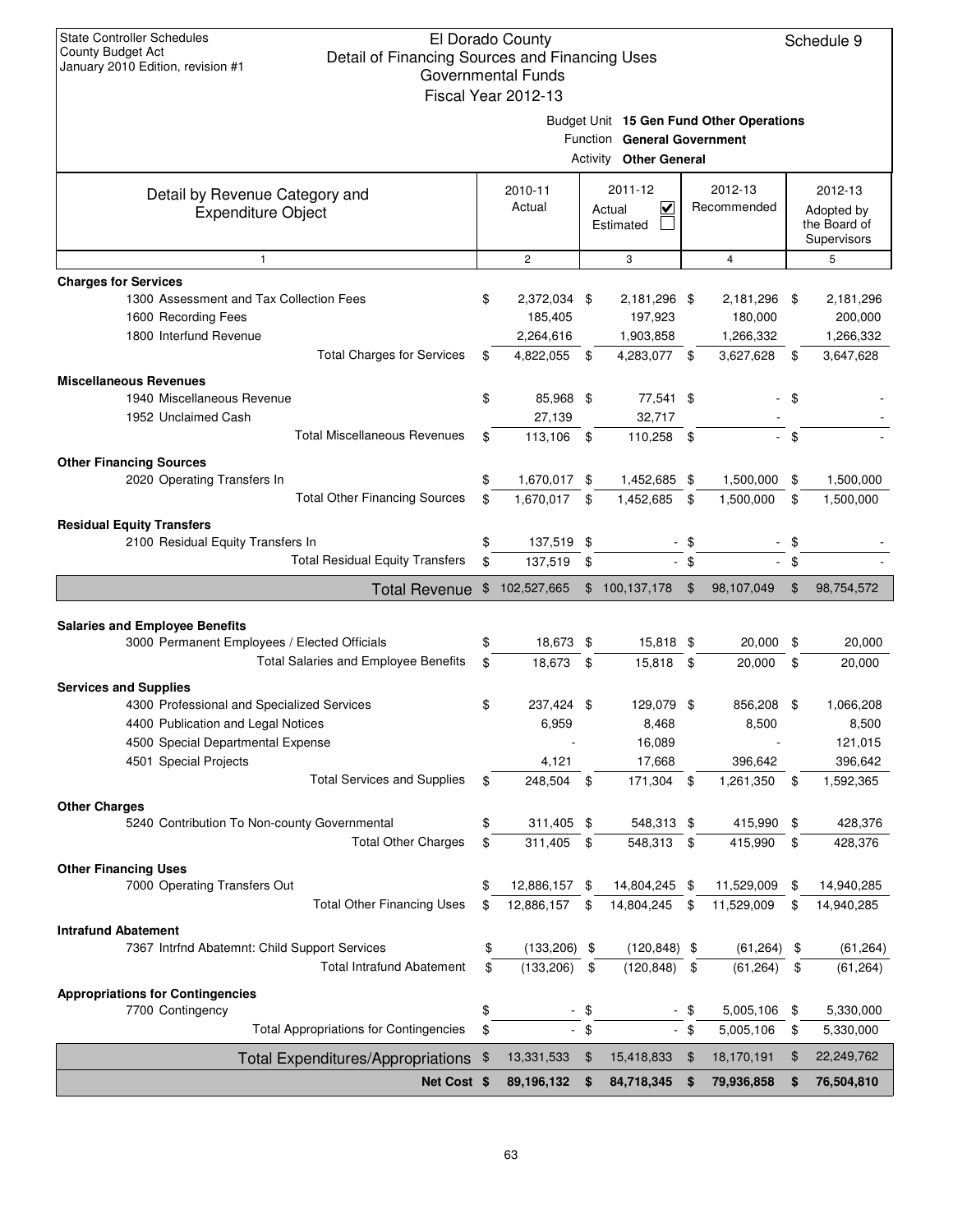|                                                             |                                                                                     | Fiscal Year 2012-13 |                                                           |               |                        |            |                                                      |  |  |  |  |  |  |
|-------------------------------------------------------------|-------------------------------------------------------------------------------------|---------------------|-----------------------------------------------------------|---------------|------------------------|------------|------------------------------------------------------|--|--|--|--|--|--|
|                                                             | Budget Unit 19 Grand Jury<br>Function Public Protection<br>Activity <b>Judicial</b> |                     |                                                           |               |                        |            |                                                      |  |  |  |  |  |  |
| Detail by Revenue Category and<br><b>Expenditure Object</b> |                                                                                     | 2010-11<br>Actual   | 2011-12<br>$\overline{\mathbf{v}}$<br>Actual<br>Estimated |               | 2012-13<br>Recommended |            | 2012-13<br>Adopted by<br>the Board of<br>Supervisors |  |  |  |  |  |  |
| 1                                                           |                                                                                     | $\mathbf{2}$        | 3                                                         |               | 4                      |            | 5                                                    |  |  |  |  |  |  |
| <b>Salaries and Employee Benefits</b>                       |                                                                                     |                     |                                                           |               |                        |            |                                                      |  |  |  |  |  |  |
| 3046 Retiree Health - Defined Contributions                 | \$                                                                                  |                     | - \$                                                      | - \$          | 486 \$                 |            | 486                                                  |  |  |  |  |  |  |
| 3060 Employer Share - Workers' Compensation                 |                                                                                     | 209                 | 111                                                       |               | 68                     |            | 68                                                   |  |  |  |  |  |  |
| Total Salaries and Employee Benefits                        | \$                                                                                  | 209 \$              | $111 \text{ }$ \$                                         |               | 554                    | $^{\circ}$ | 554                                                  |  |  |  |  |  |  |
| <b>Services and Supplies</b>                                |                                                                                     |                     |                                                           |               |                        |            |                                                      |  |  |  |  |  |  |
| 4041 Cnty Pass thru Telephone Chrges to Depts               | \$                                                                                  |                     | $3 \text{ } $$<br>1.                                      | \$            | 50 <sup>°</sup>        |            | 50                                                   |  |  |  |  |  |  |
| 4060 Food and Food Products                                 |                                                                                     |                     | 11                                                        |               |                        |            |                                                      |  |  |  |  |  |  |
| 4080 Household Expense                                      |                                                                                     | 4                   |                                                           |               | 150                    |            | 150                                                  |  |  |  |  |  |  |
| 4100 Insurance - Premium                                    |                                                                                     | 11,512              | 8,663                                                     |               | 6,787                  |            | 6,787                                                |  |  |  |  |  |  |
| 4127 Grand Jury Expense                                     |                                                                                     | 27,273              | 22,830                                                    |               | 28,000                 |            | 28,000                                               |  |  |  |  |  |  |
| 4197 Maintenance - Building Supplies                        |                                                                                     | 344                 |                                                           |               |                        |            |                                                      |  |  |  |  |  |  |
| 4260 Office Expense                                         |                                                                                     | 1,218               | 1,117                                                     |               | 1,200                  |            | 1,200                                                |  |  |  |  |  |  |
| 4261 Postage                                                |                                                                                     | 110                 | 223                                                       |               | 500                    |            | 500                                                  |  |  |  |  |  |  |
| 4266 Printing / Duplicating                                 |                                                                                     | 103                 | 4,311                                                     |               | 500                    |            | 500                                                  |  |  |  |  |  |  |
| 4300 Professional and Specialized Services                  |                                                                                     | 518                 |                                                           |               | 5,000                  |            | 5,000                                                |  |  |  |  |  |  |
| 4320 Verbatim Report - Transcription                        |                                                                                     | 4,608               |                                                           |               |                        |            |                                                      |  |  |  |  |  |  |
| 4400 Publication and Legal Notices                          |                                                                                     | 242                 |                                                           |               | 500                    |            | 500                                                  |  |  |  |  |  |  |
| 4420 Rents and Leases - Equipment                           |                                                                                     | 2,207               | 2,608                                                     |               | 2,500                  |            | 2,500                                                |  |  |  |  |  |  |
| 4503 Staff Development                                      |                                                                                     | 1,590               | 1,735                                                     |               | 2,850                  |            | 2,850                                                |  |  |  |  |  |  |
| 4600 Transportation and Travel                              |                                                                                     | 508                 | 1,287                                                     |               | 1,500                  |            | 1,500                                                |  |  |  |  |  |  |
| 4602 Employee - Private Auto Mileage                        |                                                                                     | 27,694              | 42,107                                                    |               | 35,000                 |            | 35,000                                               |  |  |  |  |  |  |
| 4604 Volunteer - Private Auto Mileage                       |                                                                                     | 56                  |                                                           |               |                        |            |                                                      |  |  |  |  |  |  |
| <b>Total Services and Supplies</b>                          | \$                                                                                  | 77,989 \$           | 84,894 \$                                                 |               | 84,537 \$              |            | 84,537                                               |  |  |  |  |  |  |
| <b>Intrafund Transfers</b>                                  |                                                                                     |                     |                                                           |               |                        |            |                                                      |  |  |  |  |  |  |
| 7220 Intrafnd: Telephone Equipment and Support              | \$                                                                                  | 353 \$              | $353$ \$                                                  |               | $300*$                 |            | 300                                                  |  |  |  |  |  |  |
| 7223 Intrafnd: Mail Service                                 |                                                                                     | 1,022               | 1,856                                                     |               | 2,072                  |            | 2,072                                                |  |  |  |  |  |  |
| 7224 Intrafnd: Stores Support                               |                                                                                     | 187                 | 22                                                        |               | 26                     |            | 26                                                   |  |  |  |  |  |  |
| 7225 Intrafnd: Central Duplicating                          |                                                                                     | 1,685               |                                                           |               |                        |            |                                                      |  |  |  |  |  |  |
| 7227 Intrafnd: Internal Data Processing                     |                                                                                     | 1,786               | 1,633                                                     |               | 1,633                  |            | 1,633                                                |  |  |  |  |  |  |
| 7231 Intrafnd: IS Programming Support                       |                                                                                     | 360                 | 210                                                       |               |                        |            |                                                      |  |  |  |  |  |  |
| 7234 Intrafnd: Network Support                              |                                                                                     | 2,581               | 1,868                                                     |               | 1,868                  |            | 1,868                                                |  |  |  |  |  |  |
| <b>Total Intrafund Transfers</b>                            | \$                                                                                  | 7,974 \$            | 5,941                                                     | \$            | 5,899                  | \$         | 5,899                                                |  |  |  |  |  |  |
| Total Expenditures/Appropriations \$                        |                                                                                     | 86,172              | \$<br>90,945                                              | $\frac{1}{2}$ | 90,990                 | \$         | 90,990                                               |  |  |  |  |  |  |
| Net Cost \$                                                 |                                                                                     | $(86, 172)$ \$      | $(90, 945)$ \$                                            |               | (90, 990)              | \$         | (90, 990)                                            |  |  |  |  |  |  |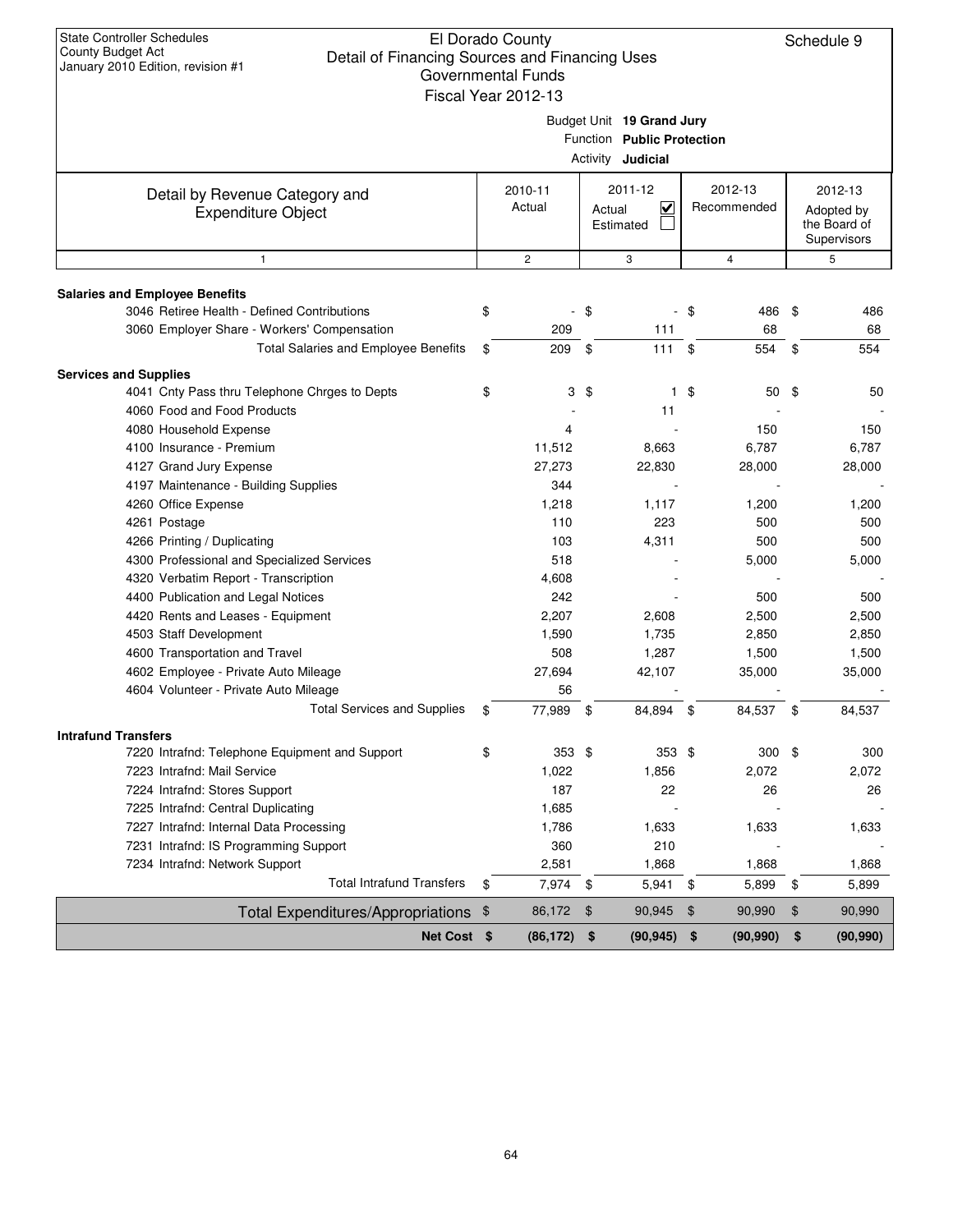|                                                             | Governmental Funds<br>Fiscal Year 2012-13 |      |                                                                                             |      |                        |      |                                                      |
|-------------------------------------------------------------|-------------------------------------------|------|---------------------------------------------------------------------------------------------|------|------------------------|------|------------------------------------------------------|
|                                                             |                                           |      | Budget Unit 20 Superior Court MOE<br>Function Public Protection<br>Activity <b>Judicial</b> |      |                        |      |                                                      |
| Detail by Revenue Category and<br><b>Expenditure Object</b> | 2010-11<br>Actual                         |      | 2011-12<br>V<br>Actual<br>Estimated                                                         |      | 2012-13<br>Recommended |      | 2012-13<br>Adopted by<br>the Board of<br>Supervisors |
| 1                                                           | $\overline{c}$                            |      | 3                                                                                           |      | 4                      |      | 5                                                    |
| <b>Fines, Forfeitures and Penalties</b>                     |                                           |      |                                                                                             |      |                        |      |                                                      |
| 0300 Vehicle Code Fines                                     | \$<br>4,930 \$                            |      | 8,456 \$                                                                                    |      | $6,000$ \$             |      | 6,000                                                |
| 0301 Vehicle Code Fines - Court                             | 565,171                                   |      | 570,154                                                                                     |      | 400,000                |      | 400,000                                              |
| 0320 Other Court Fines                                      | 40,503                                    |      | 46,390                                                                                      |      | 35,000                 |      | 35,000                                               |
| Total Fines, Forfeitures and Penalties                      | \$<br>610,605 \$                          |      | 624,999 \$                                                                                  |      | 441,000 \$             |      | 441,000                                              |
| Intergovernmental Revenue - State                           |                                           |      |                                                                                             |      |                        |      |                                                      |
| 0880 State - Other                                          | 74,205 \$                                 |      | 53,473 \$                                                                                   |      | 65,000                 | -\$  | 65,000                                               |
| Total Intergovernmental Revenue - State                     | \$<br>74,205                              | \$   | 53,473 \$                                                                                   |      | 65,000                 | \$   | 65,000                                               |
| <b>Revenue Other Governmental Agencies</b>                  |                                           |      |                                                                                             |      |                        |      |                                                      |
| 1200 Other - Governmental Agencies                          | \$                                        | -\$  | 127,249 \$                                                                                  |      |                        | - \$ |                                                      |
| Total Revenue Other Governmental Agencies                   | \$                                        | - \$ | 127,249 \$                                                                                  |      |                        | - \$ |                                                      |
| <b>Charges for Services</b>                                 |                                           |      |                                                                                             |      |                        |      |                                                      |
| 1500 Court Fees and Costs                                   | \$<br>$2,743$ \$                          |      | $3,129$ \$                                                                                  |      | $4,000$ \$             |      | 4,000                                                |
| 1504 Summary Judgment                                       | 4,779                                     |      | 9,807                                                                                       |      | 5,000                  |      | 5,000                                                |
| 1510 Traffic School Bail - VC42007                          | 561,760                                   |      | 587,124                                                                                     |      | 620,000                |      | 620,000                                              |
| 1511 Traffic School Fees - VC42007.1                        | 117,161                                   |      | 122,092                                                                                     |      | 125,000                |      | 125,000                                              |
| 1512 Cite Fees - PC1463.07 GC29550                          | 3,790                                     |      | 2,573                                                                                       |      | 3,000                  |      | 3,000                                                |
| 1513 AB233 - County Share State Penalty                     | 316,251                                   |      | 307,519                                                                                     |      | 325,000                |      | 325,000                                              |
| 1517 Conflict Attorney Reimbursement                        | 1,542                                     |      | 2,039                                                                                       |      | 1,500                  |      | 1,500                                                |
| 1742 Miscellaneous Copy Fees                                | 1                                         |      | 110                                                                                         |      |                        |      |                                                      |
| <b>Total Charges for Services</b>                           | \$<br>1,008,028                           | \$   | 1,034,393                                                                                   | \$   | 1,083,500              | \$   | 1,083,500                                            |
| <b>Miscellaneous Revenues</b>                               |                                           |      |                                                                                             |      |                        |      |                                                      |
| 1942 Miscellaneous Reimbursement                            | 22,647                                    | -\$  | 24,406 \$                                                                                   |      | 20,000                 | \$   | 20,000                                               |
| <b>Total Miscellaneous Revenues</b>                         | \$<br>22,647                              | -\$  | 24,406                                                                                      | \$   | 20,000                 | \$   | 20,000                                               |
| Total Revenue \$                                            | 1,715,484                                 |      | 1,864,520                                                                                   | \$   | 1,609,500              | \$   | 1,609,500                                            |
| <b>Services and Supplies</b>                                |                                           |      |                                                                                             |      |                        |      |                                                      |
| 4080 Household Expense                                      | \$<br>132 \$                              |      | 38 \$                                                                                       |      |                        | \$   |                                                      |
| 4120 Jury and Witness Expense                               | 835                                       |      |                                                                                             |      |                        |      |                                                      |
| 4126 Jury Mileage: Criminal                                 |                                           |      | 4,772                                                                                       |      | 2,500                  |      | 2,500                                                |
| 4127 Grand Jury Expense                                     |                                           |      | 4,695                                                                                       |      | 7,500                  |      | 7,500                                                |
| 4260 Office Expense                                         |                                           |      | 42                                                                                          |      |                        |      |                                                      |
| 4300 Professional and Specialized Services                  | 520,020                                   |      | 348,949                                                                                     |      | 360,000                |      | 360,000                                              |
| 4310 Contractual Services Program                           | 591,664                                   |      | 667,296                                                                                     |      | 675,000                |      | 675,000                                              |
| 4316 Appointed Counsel - Juveniles                          |                                           |      | 1,130                                                                                       |      | 10,000                 |      | 10,000                                               |
| 4317 Criminal Investigation                                 | 51,794                                    |      | 63,507                                                                                      |      | 50,000                 |      | 50,000                                               |
| 4320 Verbatim Report - Transcription                        | 1,114                                     |      | 11,605                                                                                      |      | 5,000                  |      | 5,000                                                |
| 4323 Psychiatric Medical Services                           | 74,847                                    |      | 65,930                                                                                      |      | 50,000                 |      | 50,000                                               |
| 4324 Medical, Dental and Lab Services                       |                                           |      | 775                                                                                         |      | 1,000                  |      | 1,000                                                |
| 4602 Employee - Private Auto Mileage                        |                                           |      | 67                                                                                          |      |                        |      |                                                      |
| <b>Total Services and Supplies</b>                          | \$<br>1,240,406                           | \$   | 1,168,805                                                                                   | - \$ | 1,161,000              | \$   | 1,161,000                                            |
| <b>Other Charges</b>                                        |                                           |      |                                                                                             |      |                        |      |                                                      |
| 5142 Audit Findings                                         | \$<br>489,182 \$                          |      | $(145, 476)$ \$                                                                             |      |                        | \$   |                                                      |
| 5240 Contribution To Non-county Governmental                | 333,638                                   |      | 345,858                                                                                     |      | 334,000                |      | 334,000                                              |